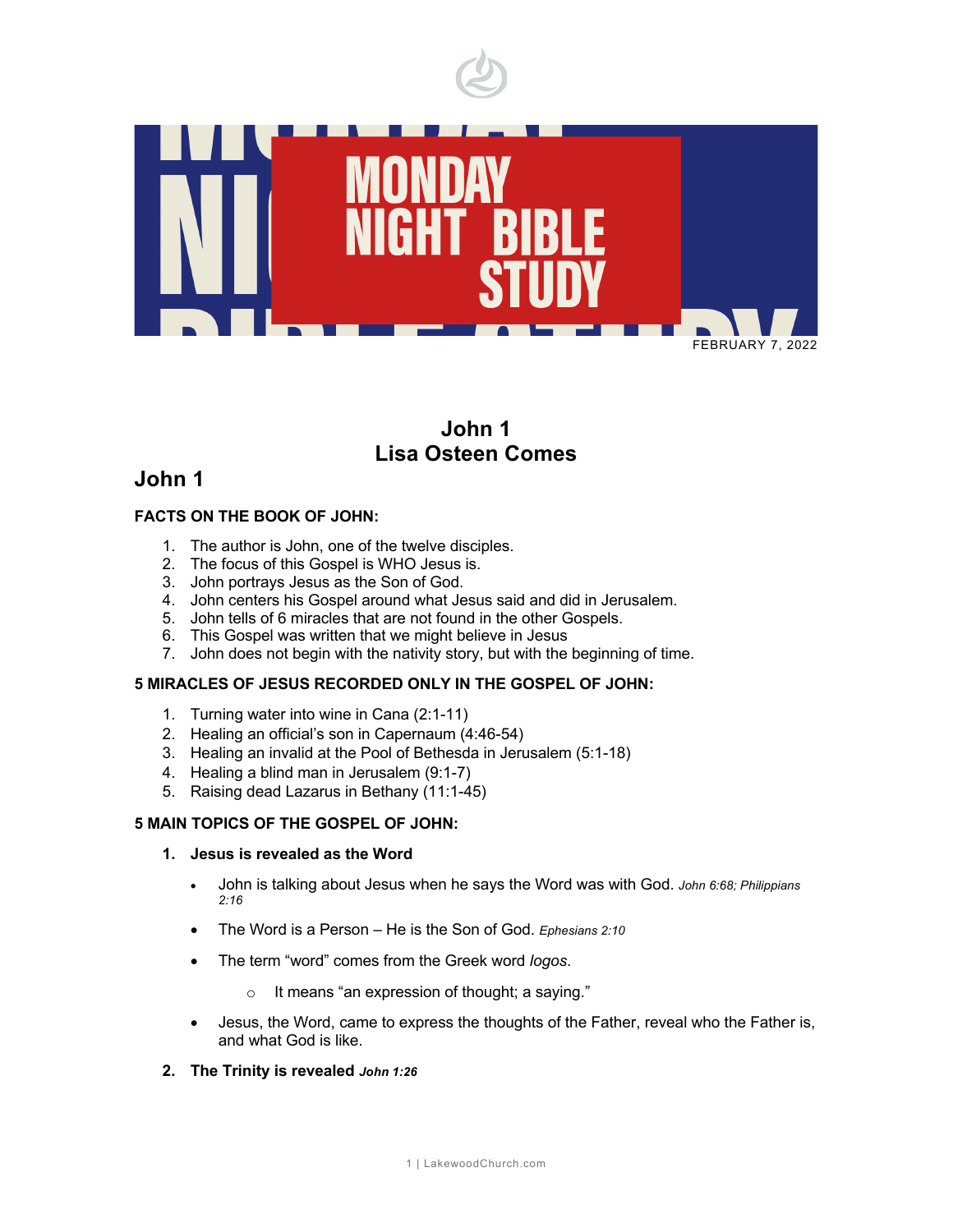

- From the beginning of creation to the end of times, God refers to Himself as US or OUR.
- This is where we get the term, Trinity, which means *3 IN UNITY*.
- God is 3 distinct individuals, God the Father, God the Son, and God the Holy Spirit. *Genesis 1:1; John 10:30; Matthew 28:19*
- God the Father is in Heaven, Jesus is sitting at His right-hand making intercession for us, and the Holy Spirit is on earth within believers.

#### **3. The ministry of John the Baptist**

- John the Baptist was the forerunner of Jesus and came to announce the coming of the Messiah. *Isaiah 40:3*
- John the Baptist declared that grace and truth would come through Jesus Christ. *Hebrews 8:6*
- John the Baptist shows us the Jesus came in the same world He created and to His own creation made in His image, and yet the world did not know Him.
- Jesus came for whosoever will receive Him and through Him you have eternal life. *II Corinthians 5:7; John 1:12; John 3:16; Philippians 3:20*
- **4. The revealing and baptism of Jesus** *John 1:29*
	- Jesus was revealed to John the Baptist when He showed up to be baptized.
	- At His revealing, His purpose and destiny were proclaimed.
	- Another title given to Jesus is the Lamb of God. *Exodus 12:5*
	- The blood of Jesus cleanses us once and for all! *Hebrews 10; 1 Peter 1:18-20*

IN THE OLD TESTAMENT, A LAMB HAD TO BE SLAUGHTERED AND SACRIFICED FOR THE COVERING OF ISRAEL 'S SINS. THE ONLY PERSON WHO COULD QUALIFY TO BE OUR SACRIFICIAL LAMB IS JESUS, WHO IS SINLESS AND PERFECT.

#### **5. Jesus calls His disciples** *John 1:35-51*